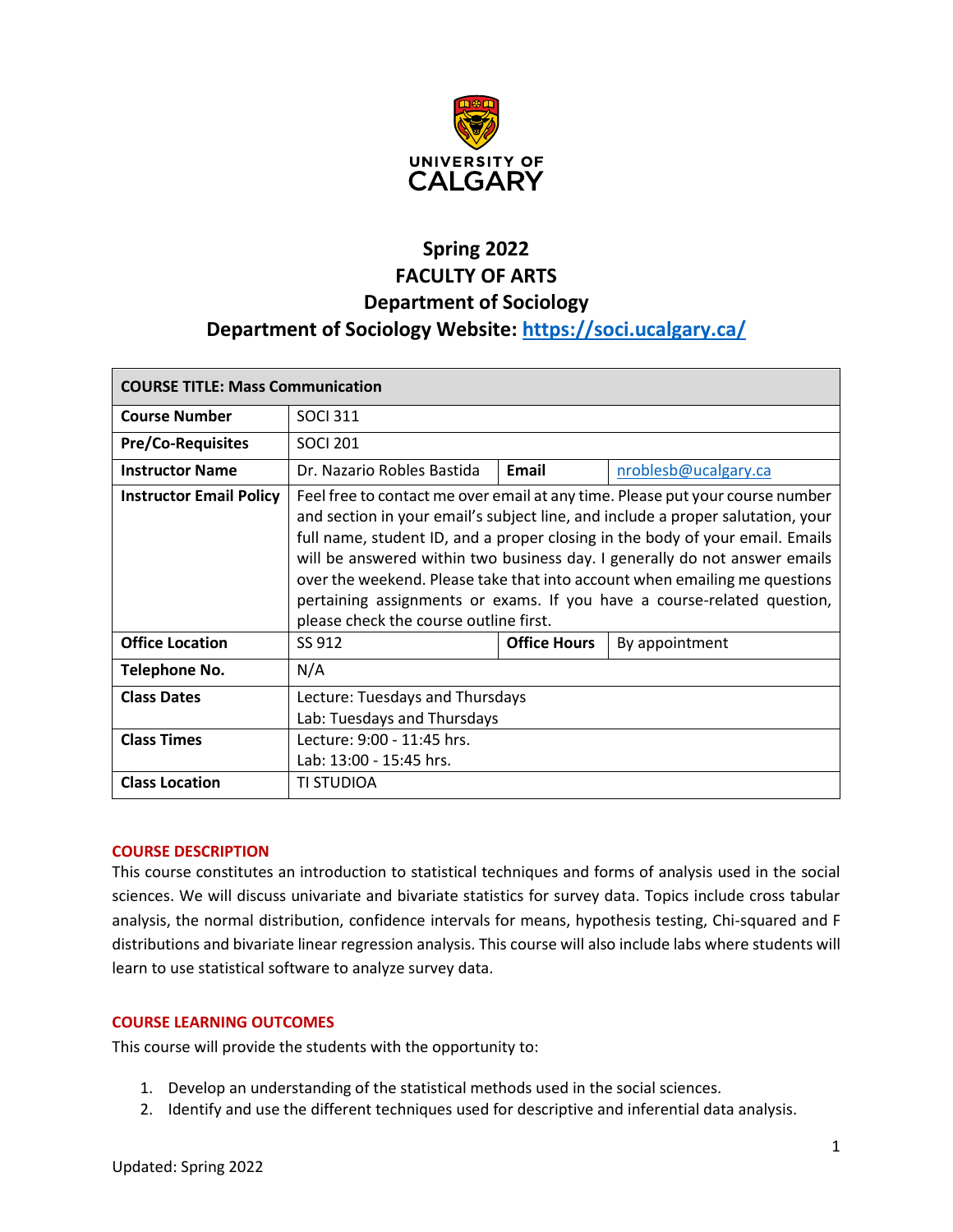- 3. Use SPSS to perform descriptive and inferential data analysis.
- 4. Prepare themselves to undertake more advanced courses in statistical research.

## **LEARNING RESOURCES**

Healey, Joseph, Steven Prus and Riva Lieflander. (2018). *Statistics: A Tool for Social Research.* (Fourth Canadian Edition). Toronto: Nelson Education Ltd.

#### **LEARNING TECHNOLOGIES AND REQUIREMENTS**

There is a D2L site for this course which contains required readings and other relevant class resources and materials (see d2L.ucalgary.ca).

## **CLASS SCHEDULE**

You can find the schedule of lectures and readings in the "Reading Schedule" Outline located in D2L.

## **EXAMINATIONS**

The final exam will be registrar-scheduled. The date, time and location will be posted to D2L once this information becomes available to the instructor. It will be cumulative. The use of two double-sided, lettersized, written or printed, study sheets will be permitted during midterm or final examinations.

#### **ASSESSMENT COMPONENTS**

| Labs (Four in total) | 40% |
|----------------------|-----|
| Midterm Exams (2)    | 30% |
| Final Exam           | 30% |

**Lab assignments** are individual in nature and will evaluate students' understanding of descriptive and inferential statistics and models. Labs will be held and are due in the following dates:

| Week           | Date & time                    | <b>Topic</b>         |
|----------------|--------------------------------|----------------------|
|                | Th, May. 5th                   | Introduction to SPSS |
| $\overline{2}$ | Tuesday, May. 10th             | Lab 1 Part 1         |
| $\overline{2}$ | Th, May. 12th                  | Lab 1 Part 2         |
| 3              | Tuesday, May. 17th             | Lab 1 is due on D2L  |
| 3              | Th, May. 19th                  | Lab 2 Part 1         |
| $\overline{4}$ | Tuesday, May. 24 <sup>th</sup> | Lab 2 Part 2         |
| $\overline{4}$ | Th, May $26th$                 | Lab 2 is due on D2L  |
| 5              | Tuesday, May 31 <sup>st</sup>  | Lab 3 Part 1         |
| 5              | Th, June $2nd$                 | Lab 3 Part 2         |
| 6              | Tuesday, June 7 <sup>th</sup>  | Lab 3 is due on D2L  |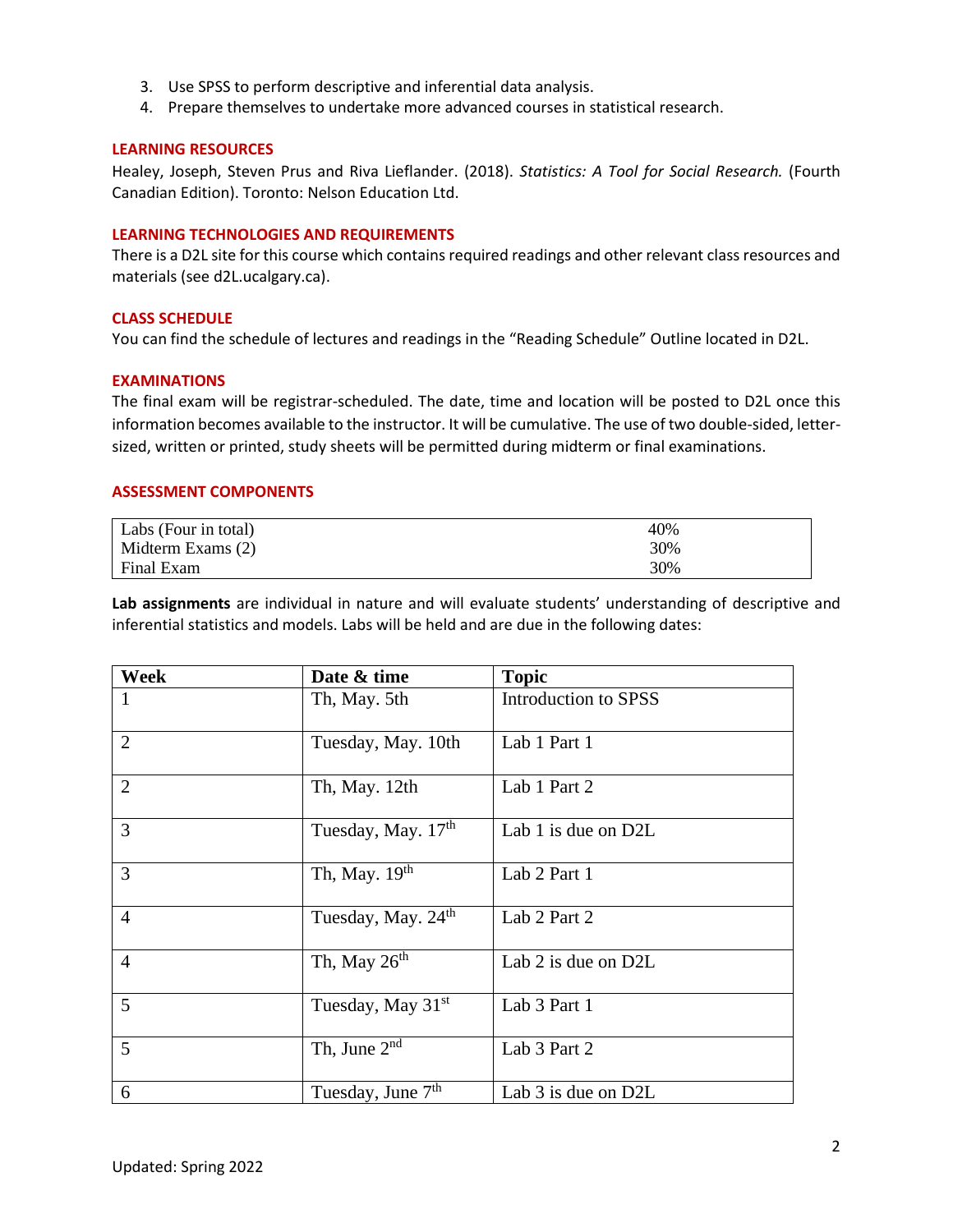| Th, June $9th$     | Lab 4 Part 1          |
|--------------------|-----------------------|
|                    |                       |
| Tuesday, June 14th | Lab 4 Part 2          |
|                    |                       |
| Th, June 16th      | Lab 4 is due on $D2L$ |

The **Midterm examinations** will include a mixture of multiple choice, short answers and calculation problems. They are non-cumulative (they could be indirectly cumulative because statistical analysis always builds on previous formulas and concepts). They will take place during lecture's hours on Thursday, May.  $19<sup>th</sup>$  and on Tuesday, June 7th.

# **MISSED OR LATE ASSIGNMENTS**

Labs not submitted on their due date will receive a penalty of ten percent off per day unless students receive an extension from the instructor. Students must provide a valid reason to obtain this extension.

**Deferred Final Exam Form:** Please note that requests to defer a Registrar scheduled final exam are dealt with through the Registrar's Office. Further information can be found at: <https://www.ucalgary.ca/registrar/exams/deferred-exams>

**Deferred Term Work Form:** Deferral of term work past the end of a term requires a form to be filled out by the student and submitted, along with any supporting documentation, to the instructor. The form is available *[here.](https://www.ucalgary.ca/registrar/student-centre/student-forms)*

Once an extension date has been agreed between instructor and student, the instructor will email the form to the Faculty of Arts Program Information Centre (ascarts@ucalgary.ca) for approval by the Associate Dean.

## **GRADING SCALE**

Letter grades will be assigned and submitted to the registrar based on the following scale:

| Grade     | Percent range  | <b>Grade Point Value</b> | <b>Description</b>                          |
|-----------|----------------|--------------------------|---------------------------------------------|
| A+        | $96 - 100\%$   | 4.0                      | Outstanding performance                     |
| A         | $90 - 95.99\%$ | 4.0                      | <b>Excellent performance</b>                |
| А-        | $85 - 89.99\%$ | 3.7                      | Approaching excellent performance           |
| $B+$      | $80 - 84.99%$  | 3.3                      | Exceeding good performance                  |
| B         | 75 - 79.99%    | 3.0                      | Good performance                            |
| <b>B-</b> | 70 - 74.99%    | 2.7                      | Approaching good performance                |
| $C+$      | $67 - 69.99%$  | 2.3                      | Exceeding satisfactory performance          |
| C         | $63 - 66.99%$  | 2.0                      | Satisfactory performance                    |
| $C-$      | $59 - 62.99%$  | 1.7                      | Approaching satisfactory performance        |
| D+        | $55 - 58.99%$  | 1.3                      | Marginal pass. Insufficient preparation for |
|           |                |                          | subsequent courses in the same subject      |
| D         | $50 - 54.99%$  | 1.0                      | Minimal Pass. Insufficient preparation for  |
|           |                |                          | subsequent courses in the same subject.     |
| F         | <50%           | 0                        | Failure. Did not meet course requirements.  |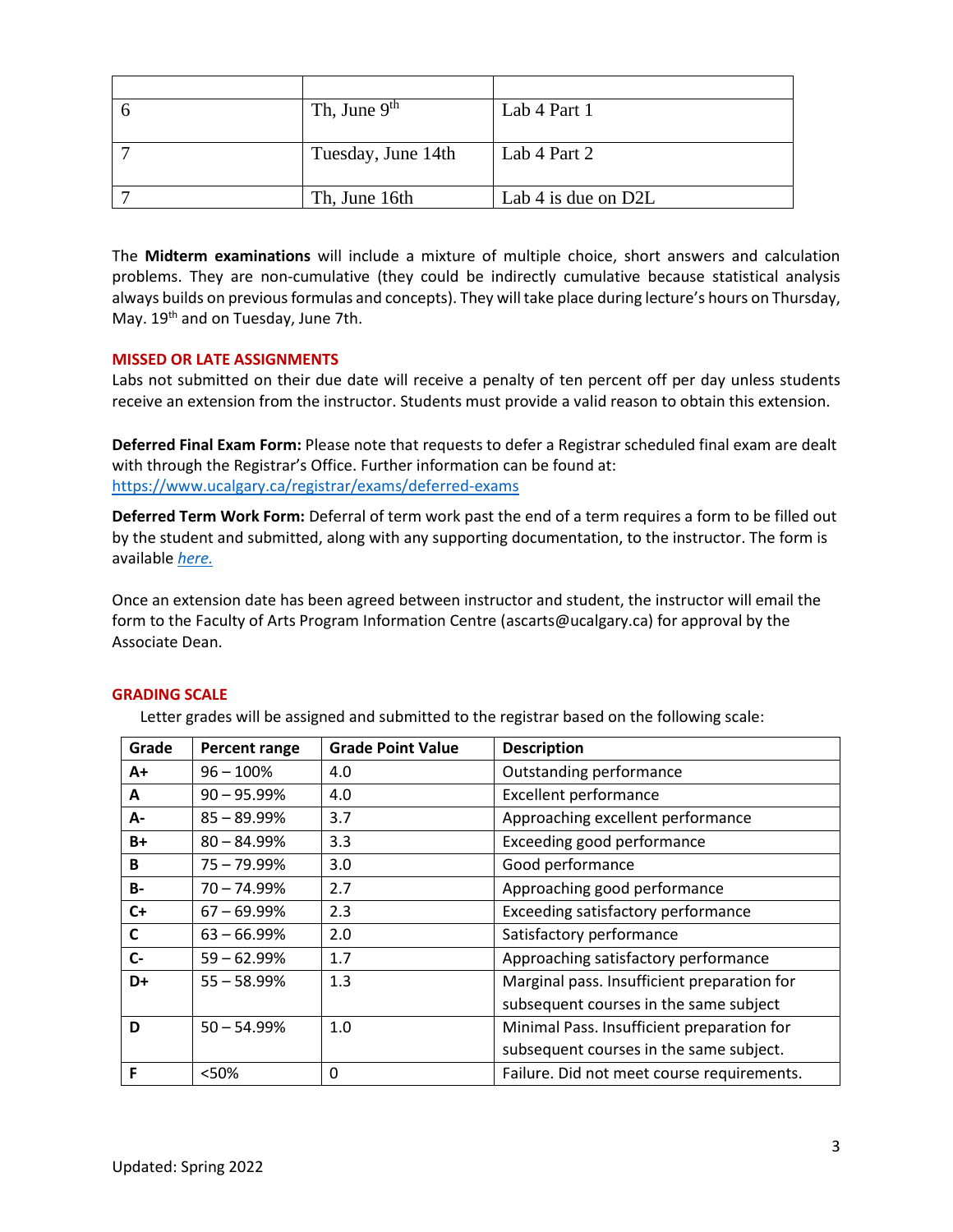#### **EXPECTATIONS FOR WRITING**

All written assignments (including, to a lesser extent, written exam responses) will be assessed at least partly on writing skills. Writing skills include not only surface correctness (grammar, punctuation, sentence structure, etc.) but also general clarity and organization. Sources used in research papers must be properly documented. If you need help with your writing, you may use the writing support services in the Learning Commons. For further information, please refer to the official online University of Calgary Calendar, Academic Regulations, E. Course Information, E.2: Writing Across the Curriculum: <http://www.ucalgary.ca/pubs/calendar/current/e-2.html>

## **GUIDELINES FOR SUBMITTING ASSIGNMENTS**

The main Sociology Department office does not deal with any course-related matters. Please speak directly to your instructor.

- 1. **Protection of Privacy:** The Freedom of Information and Protection of Privacy (FOIPP) legislation does not allow students to retrieve any course material from public places. Anything that requires handing back will be returned directly during class or office hours. If students are unable to pick up their assignments from the instructor, they can provide the instructor with a stamped, self-addressed envelope to be used for the return of the assignment. Private information related to the individual student is treated with the utmost regard by the faculty at the University of Calgary
- 2. Final grades are not posted by the Sociology Department. They are only available online.

## **CONDUCT**

Students, employees, and academic staff are also expected to demonstrate behaviour in class that promotes and maintains a positive and productive learning environment. As members of the University community, students, employees, and academic staff are expected to demonstrate conduct that is consistent with the University of Calgary Calendar, the Code of Conduct and Non-Academic Misconduct policy and procedures, which can be found at:<http://www.ucalgary.ca/pubs/calendar/current/k.html>

## **USE OF INTERNET AND ELECTRONIC COMMUNICATION DEVICES IN CLASS**

The use of laptop and mobile devices is acceptable when used in a manner appropriate to the course and classroom activities. Please refrain from accessing websites and resources that may be distracting to you or for other learners during class time. Students are responsible for being aware of the University's Internet and email use policy, which can be found at [https://www.ucalgary.ca/legal](https://www.ucalgary.ca/legal-services/university-policies-procedures/acceptable-use-electronic-resources-and-information-policy)[services/university-policies-procedures/acceptable-use-electronic-resources-and-information-policy](https://www.ucalgary.ca/legal-services/university-policies-procedures/acceptable-use-electronic-resources-and-information-policy)

## **COURSE EVALUATIONS AND STUDENT FEEDBACK**

Student feedback will be sought at the end of the course through the standard University Student Ratings of Instruction (USRI) and Faculty course evaluation forms. A midterm evaluation may also be included to provide students an opportunity to provide feedback, for the instructor to adjust their approaches to teaching and learning, and to continuously improve the course. Students are welcome to discuss the process and content of the course at any time with the instructor.

## **Media Recording for Study Purposes (Students)**

Students who wish to audio record lectures for personal study purposes need to follow the guidelines outlined in [Section E.6 of the University Calendar.](https://www.ucalgary.ca/pubs/calendar/current/e-6.html) Unless the audio recording of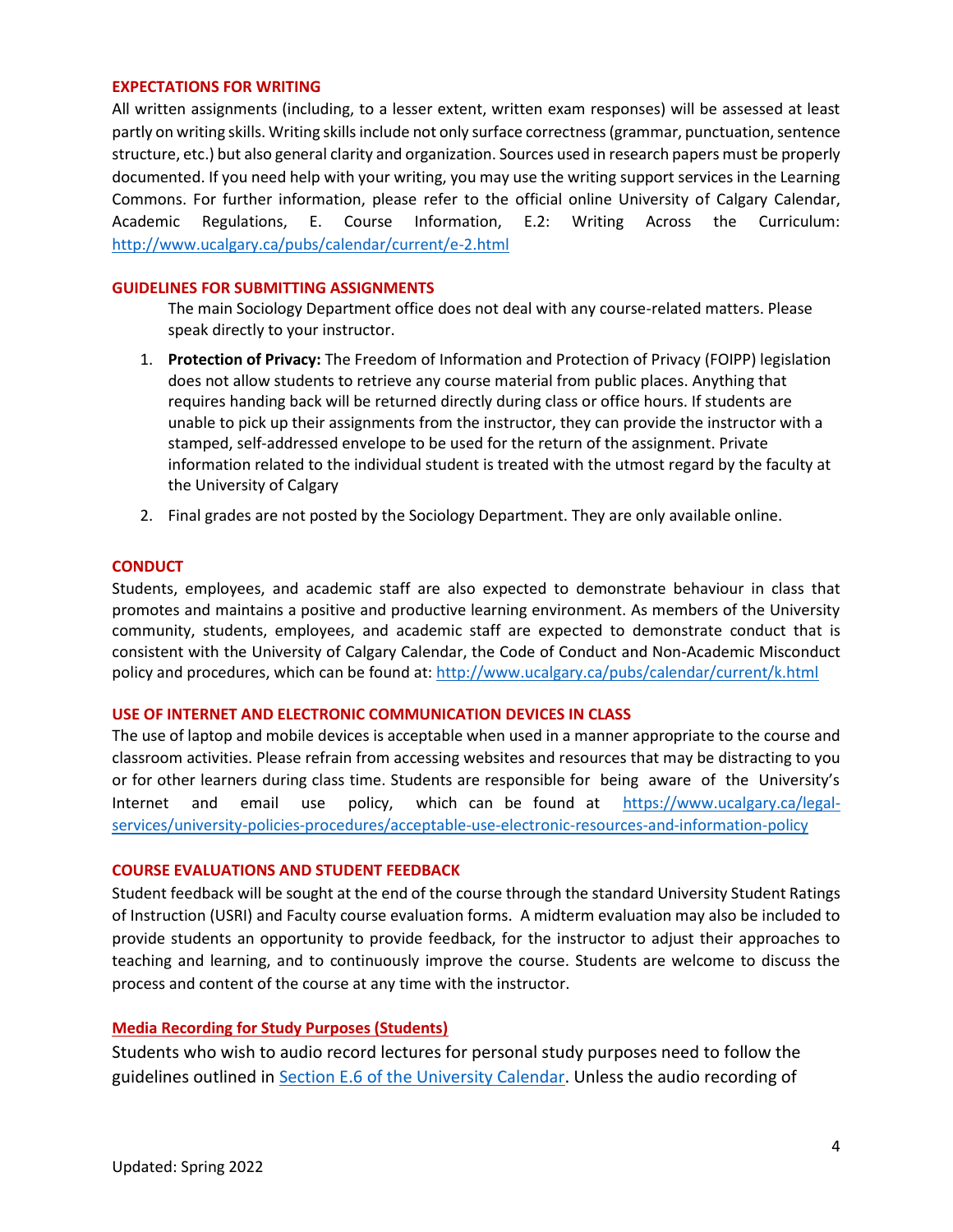lectures is part of a student accessibility requirement, permission must be sought by the course instructor to audio record lectures.

# **Media recording for lesson capture**

The instructor may use media recordings to capture the delivery of a lecture. These recordings are intended to be used for lecture capture only and will not be used for any other purpose. Recordings will be posted on D2L for student use and will normally be deleted at the end of term. Students are responsible for turning off their camera and/or microphone if they do not wish to be recorded.

# **Media recording for assessment of student learning**

The instructor may use media recordings as part of the assessment of students. This may include but is not limited to classroom discussions, presentations, clinical practice, or skills testing that occur during the course. These recordings will be used for student assessment purposes only and will not be shared or used for any other purpose. The recording will be destroyed as specified b[y retention rule 2000.01](https://asc.ucalgary.ca/marrs/examinations-and-assignments)  "Examinations and Student Assignments".

# **Media recording for self-assessment of teaching practices**

The instructor may use media recordings as a tool for self-assessment of their teaching practices. Although the recording device will be fixed on the instructor, it is possible that student participation in the course may be inadvertently captured. The recording will be destroyed as specified by [retention rule](https://asc.ucalgary.ca/marrs/draft-documents)  [98.0011](https://asc.ucalgary.ca/marrs/draft-documents) "Draft Documents & Working Materials".

# **ACADEMIC MISCONDUCT**

Academic Misconduct refers to student behavior which compromises proper assessment of a student's academic activities and includes cheating; fabrication; falsification; plagiarism; unauthorized assistance; failure to comply with an instructor's expectations regarding conduct required of students completing academic assessments in their courses; and failure to comply with exam regulations applied by the Registrar.

For information on the Student Academic Misconduct Policy and Procedure please visit:

[https://www.ucalgary.ca/legal-services/university-policies-procedures/student-non-academic](https://www.ucalgary.ca/legal-services/university-policies-procedures/student-non-academic-misconduct-policy)[misconduct-policy](https://www.ucalgary.ca/legal-services/university-policies-procedures/student-non-academic-misconduct-policy)

[https://www.ucalgary.ca/legal-services/university-policies-procedures/student-non-academic](https://www.ucalgary.ca/legal-services/university-policies-procedures/student-non-academic-misconduct-procedure)[misconduct-procedure](https://www.ucalgary.ca/legal-services/university-policies-procedures/student-non-academic-misconduct-procedure)

Additional information is available on the Academic Integrity Website at [https://ucalgary.ca/student](https://ucalgary.ca/student-services/student-success/learning/academic-integrity)[services/student-success/learning/academic-integrity.](https://ucalgary.ca/student-services/student-success/learning/academic-integrity)

# **ACADEMIC ACCOMODATION**

It is the student's responsibility to request academic accommodations according to the University policies and procedures listed below. The Student Accommodations policy is available at [https://ucalgary.ca/student-services/access/prospective-students/academic-accommodations.](https://ucalgary.ca/student-services/access/prospective-students/academic-accommodations) Students needing an accommodation based on disability or medical concerns should contact Student Accessibility Services (SAS) in accordance with the Procedure for Accommodations for Students with Disabilities (https://www.ucalgary.ca/legal-services/university-policies-procedures/accommodationstudents-disabilities-procedure). Students who require an accommodation in relation to their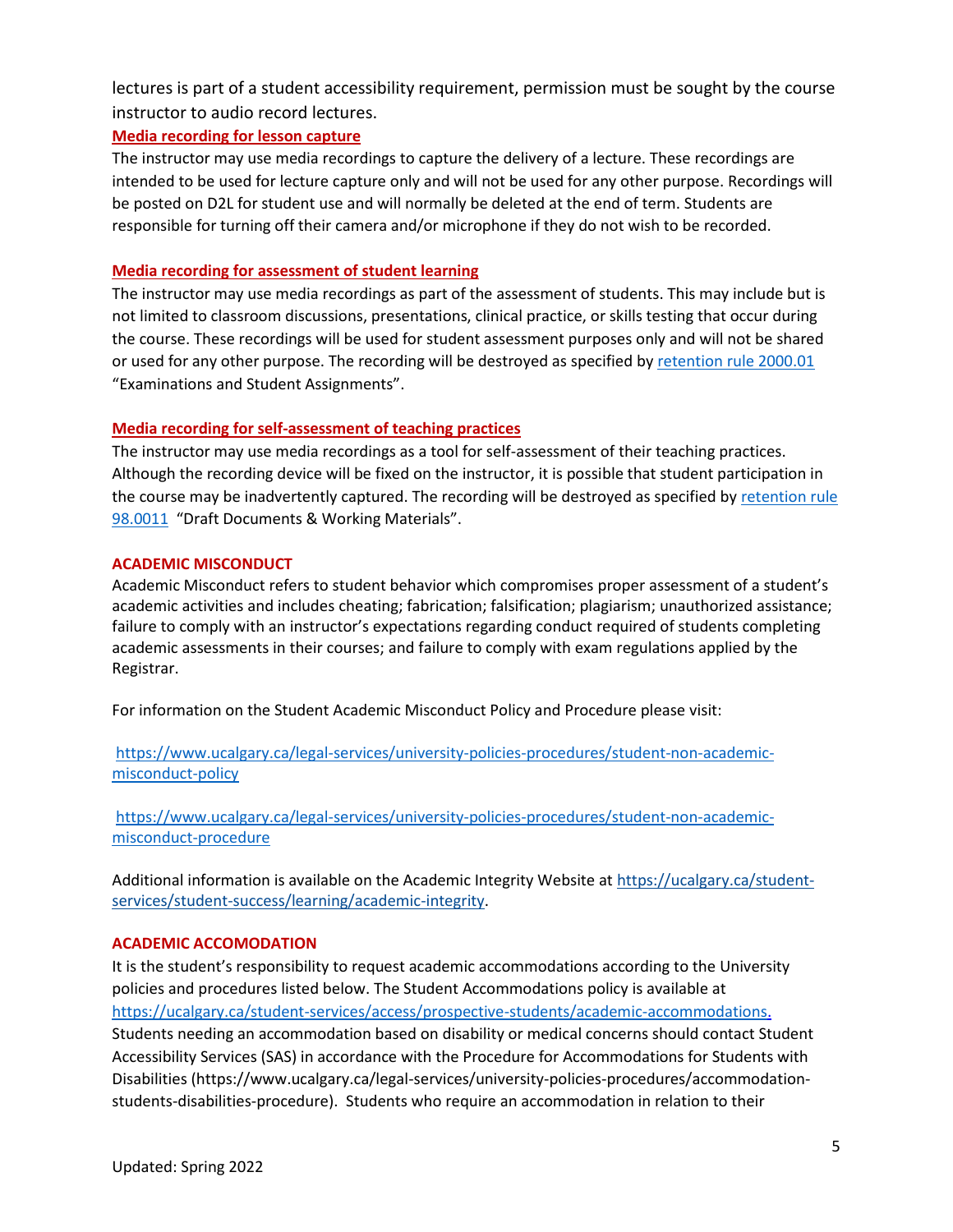coursework based on a protected ground other than Disability should communicate this need in writing to their Instructor.

SAS will process the request and issue letters of accommodation to instructors. For additional information on support services and accommodations for students with disabilities, visit [www.ucalgary.ca/access/](http://www.ucalgary.ca/access/) .

#### **RESEARCH ETHICS**

(if applicable) Students are advised that any research with human participants – including any interviewing (even with friends and family), opinion polling, or unobtrusive observation – must have the approval of the [Conjoint Faculties Research Ethics Board](https://research.ucalgary.ca/conduct-research/ethics-compliance/human-research-ethics/conjoint-faculties-research-ethics-board) or the [Conjoint Health Research Ethics Board.](https://research.ucalgary.ca/conduct-research/ethics-compliance/human-research-ethics/conjoint-health-research-ethics-board) In completing course requirements, students must not undertake any human subjects research without discussing their plans with the instructor, to determine if ethics approval is required. Some courses will include assignments that involve conducting research with human participants; in these cases, the instructor will have applied for and received ethics approval for the course assignment. The instructor will discuss the ethical requirements for the assignment with the students.

#### **INSTRUCTOR INTELLECTUAL PROPERTY**

Course materials created by instructors (including presentations and posted notes, labs, case studies, assignments and exams) remain the intellectual property of the instructor. These materials may NOT be reproduced, redistributed or copied without the explicit consent of the instructor. The posting of course materials to third party websites such as note-sharing sites without permission is prohibited. Sharing of extracts of these course materials with other students enrolled in the course at the same time may be allowed under fair dealing.

#### **FREEDOM OF INFORMATION AND PROTECTION OF PRIVACY**

Student information will be collected in accordance with typical (or usual) classroom practice. Students' assignments will be accessible only by the authorized course faculty. Private information related to the individual student is treated with the utmost regard by the faculty at the University of Calgary.

#### **COPYRIGHT LEGISLATION**

All students are required to read the University of Calgary policy on Acceptable Use of Material Protected by Copyright) and requirements of the copyright act (https://lawslois.justice.gc.ca/eng/acts/C-42/index.html) to ensure they are aware of the consequences of unauthorised sharing of course materials (including instructor notes, electronic versions of textbooks etc.). Students who use material protected by copyright in violation of this policy may be disciplined under the Non-Academic Misconduct Policy [https://www.ucalgary.ca/pubs/calendar/current/k.html.](https://www.ucalgary.ca/pubs/calendar/current/k.html)

#### **SEXUAL VIOLENCE POLICY**

The University recognizes that all members of the University Community should be able to learn, work, teach and live in an environment where they are free from harassment, discrimination, and violence. The University of Calgary's sexual violence policy guides us in how we respond to incidents of sexual violence, including supports available to those who have experienced or witnessed sexual violence, or those who are alleged to have committed sexual violence. It provides clear response procedures and timelines, defines complex concepts, and addresses incidents that occur off-campus in certain circumstances. Please see the policy available at https://www.ucalgary.ca/legal-services/universitypolicies-procedures/sexual-and-gender-based-violence-policy